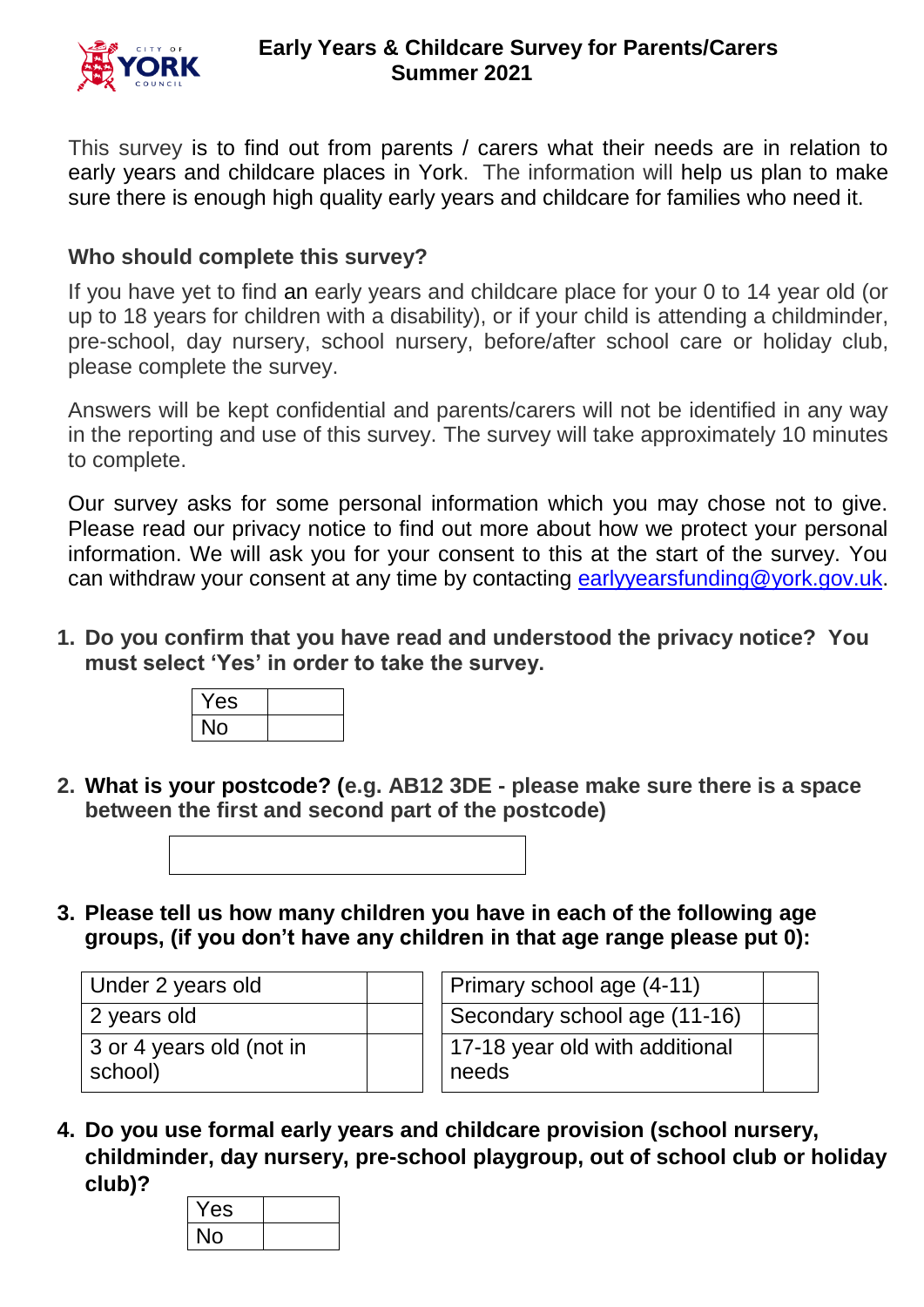**If you answered 'Yes' to the last question, please answer Questions 5, 6, and 7 and then go to Question 9.**

**If you answered No, please go to Question 8.**

**5 a) In the past 12 months, have you been able to access as many hours of childcare / funded hours as you needed? (Please do not include being unable to temporarily access a place due to covid e.g. isolation, positive case, temporary setting closure). Please tick the relevant box.**

Yes I can access all of the childcare and funded hours that my family needs

I can access all of the paid for childcare that I need but not all of the funded hours that I need/ my child is entitled to.

I can access all of the funded hours that I need/my child is entitled to but I cannot access all of the paid for childcare that I need.

No I cannot access all of the funded hours or paid for childcare that I need/ my child is entitled to.

 **5 b) If you were unable to access either some or all of the funded hours or paid for childcare please complete the table below for each child that you have been unable to access a place for:**

|                                  | Child 1 | Child 2 | Child 3 | Child 4 | Child 5 |
|----------------------------------|---------|---------|---------|---------|---------|
| Age of child                     |         |         |         |         |         |
| Does this child have SEND?       |         |         |         |         |         |
| Please state Yes or No           |         |         |         |         |         |
|                                  |         |         |         |         |         |
| Which type of provision were you |         |         |         |         |         |
| not able to access?              |         |         |         |         |         |
| Full day care                    |         |         |         |         |         |
| Sessional care (morning or       |         |         |         |         |         |
| afternoon session only)          |         |         |         |         |         |
| Before / after school            |         |         |         |         |         |
| School holiday care              |         |         |         |         |         |
| Flexible care to meet irregular  |         |         |         |         |         |
| hours                            |         |         |         |         |         |
| Other – please specify           |         |         |         |         |         |
|                                  |         |         |         |         |         |
| What time of day did you want    |         |         |         |         |         |
| the childcare / funded place?    |         |         |         |         |         |
| Daytime (8am to 6pm)             |         |         |         |         |         |
| Early morning (6am to 8am)       |         |         |         |         |         |
| Late evening (6pm to 10pm)       |         |         |         |         |         |
| Overnight                        |         |         |         |         |         |
| Weekend                          |         |         |         |         |         |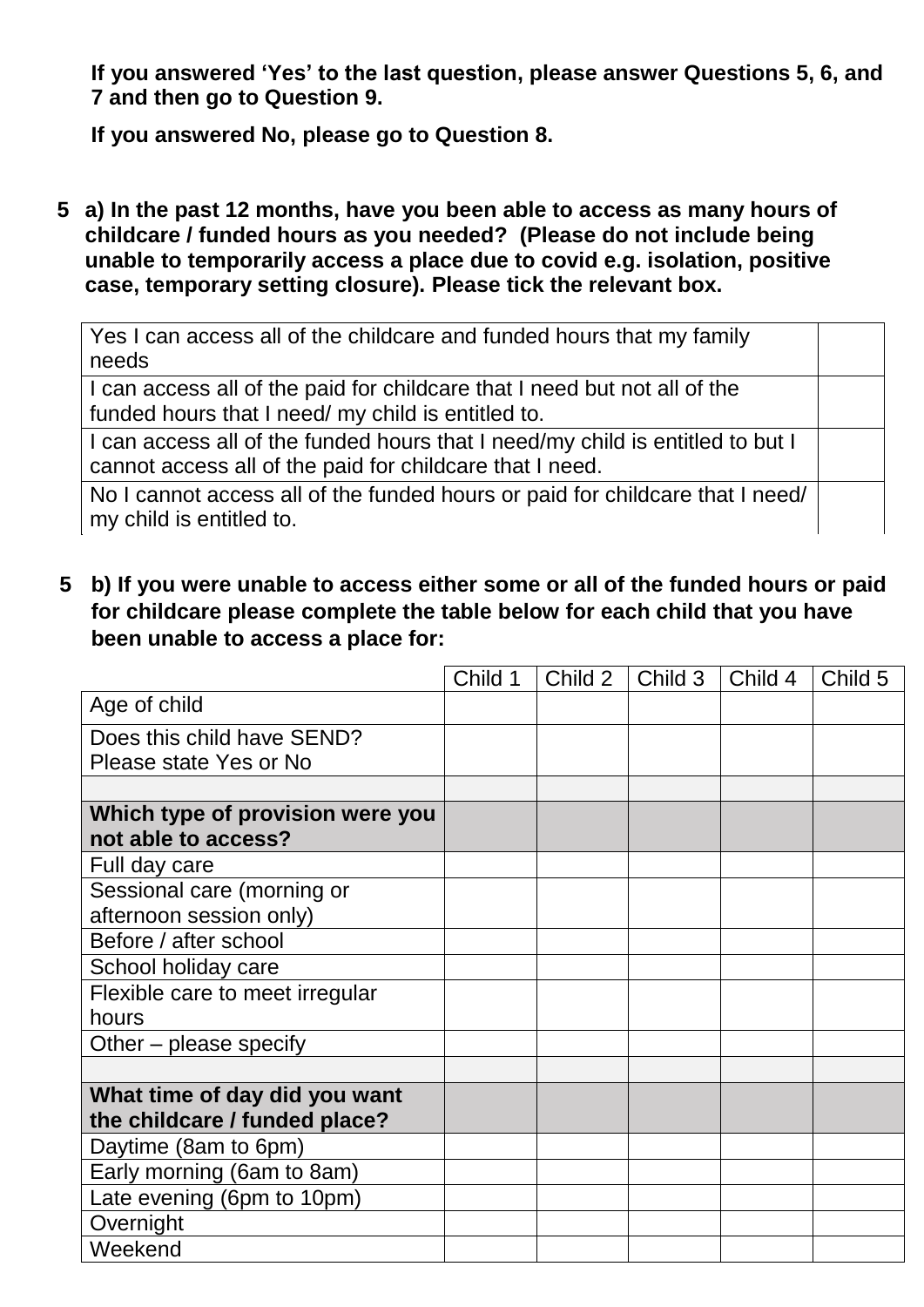|                                    | Child 1 | Child 2 | Child 3 | Child 4 | Child 5 |
|------------------------------------|---------|---------|---------|---------|---------|
| Which part of the city did you     |         |         |         |         |         |
| want the childcare/funded place?   |         |         |         |         |         |
| Acomb                              |         |         |         |         |         |
| Bishopthorpe, Acaster Malbis,      |         |         |         |         |         |
| Middlethorpe                       |         |         |         |         |         |
| Clifton                            |         |         |         |         |         |
| Copmanthorpe                       |         |         |         |         |         |
| Dringhouses, Woodthorpe            |         |         |         |         |         |
| Fishergate                         |         |         |         |         |         |
| Fulford, Heslington                |         |         |         |         |         |
| Guildhall, The Groves, Bootham     |         |         |         |         |         |
| Haxby, Wigginton                   |         |         |         |         |         |
| Heworth, Layerthorpe, Tang Hall    |         |         |         |         |         |
| Holgate                            |         |         |         |         |         |
| <b>Hull Road</b>                   |         |         |         |         |         |
| Huntington, New Earswick           |         |         |         |         |         |
| Micklegate, Southbank              |         |         |         |         |         |
| Osbaldwick, Derwent, Dunnington,   |         |         |         |         |         |
| Kexby, Holtby, Murton              |         |         |         |         |         |
| Rawcliffe                          |         |         |         |         |         |
| Askham Bryan, Askham Richard,      |         |         |         |         |         |
| Knapton, Nether Poppleton, Upper   |         |         |         |         |         |
| Poppleton, Rufforth, Hessay,       |         |         |         |         |         |
| <b>Skelton</b>                     |         |         |         |         |         |
| Strensall, Stockton on the Forest, |         |         |         |         |         |
| Towthorpe                          |         |         |         |         |         |
| Westfield                          |         |         |         |         |         |
| Wheldrake, Elvington, Naburn       |         |         |         |         |         |
| Crockey Hill, Deighton             |         |         |         |         |         |
| <b>York City Centre</b>            |         |         |         |         |         |

 **5 c) Have you been unable to access a place due to covid 'bubble' restrictions?**

| $\sim$ $\sim$<br>r es |  |
|-----------------------|--|
|                       |  |

**5 d) If you are unable to access suitable childcare for a child who has special educational needs / additional needs is this because you are not confident that the necessary skills, training or resources will be in place to support your child?**

| $-2S$ |  |
|-------|--|
|       |  |

 **5 e) If Yes, please could you provide further details on the skills, training or resources which you feel may not be in place to meet your child's needs?**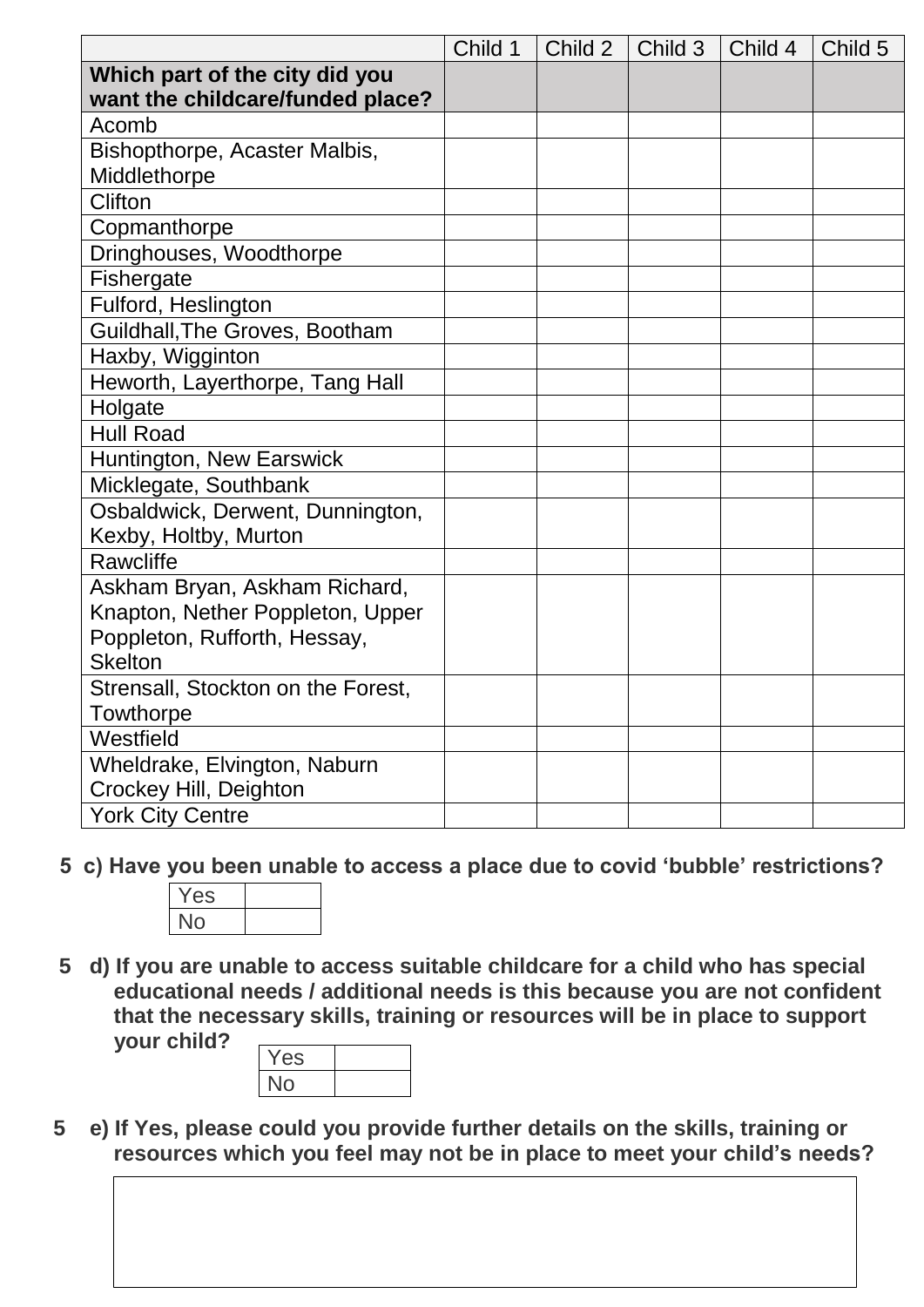# **6. Where do you need childcare?**

| Close to home          |  |
|------------------------|--|
| Close to work          |  |
| Close to school        |  |
| Other (please specify) |  |

## **7. Since June 2020 have you used more or less childcare**

| I use less childcare because I'm worried about my child getting<br>coronavirus                     |  |
|----------------------------------------------------------------------------------------------------|--|
| I use less childcare because the hours/days offered by my provider no<br>longer suit me            |  |
| I use less childcare because I no longer need the childcare as my<br>work/training has changed     |  |
| I use less childcare as I can no longer afford it.                                                 |  |
| I use the same childcare as before lockdown                                                        |  |
| I use more childcare because I can no longer use family or friends to<br>look after my child       |  |
| I use more childcare as I have increased my working/training hours /<br>returned to work/training. |  |
| I use more childcare as my child is now eligible for funded hours                                  |  |

## 8. **If you do not use any formal early years and childcare provision please tell us why (tick all that apply)**

| I don't need childcare as my partner / I am not in work or training                    |  |
|----------------------------------------------------------------------------------------|--|
| I would rather use family and/or friends instead                                       |  |
| My chosen childcare provider is currently full / I am on a waiting list<br>for a space |  |
| Childcare places are not available at the times I need them                            |  |
| I I don't know how to find out about childcare                                         |  |
| I can't travel to a childcare provider                                                 |  |
| I can't afford it                                                                      |  |
| My child has additional needs and needs specialist childcare                           |  |
| Other                                                                                  |  |